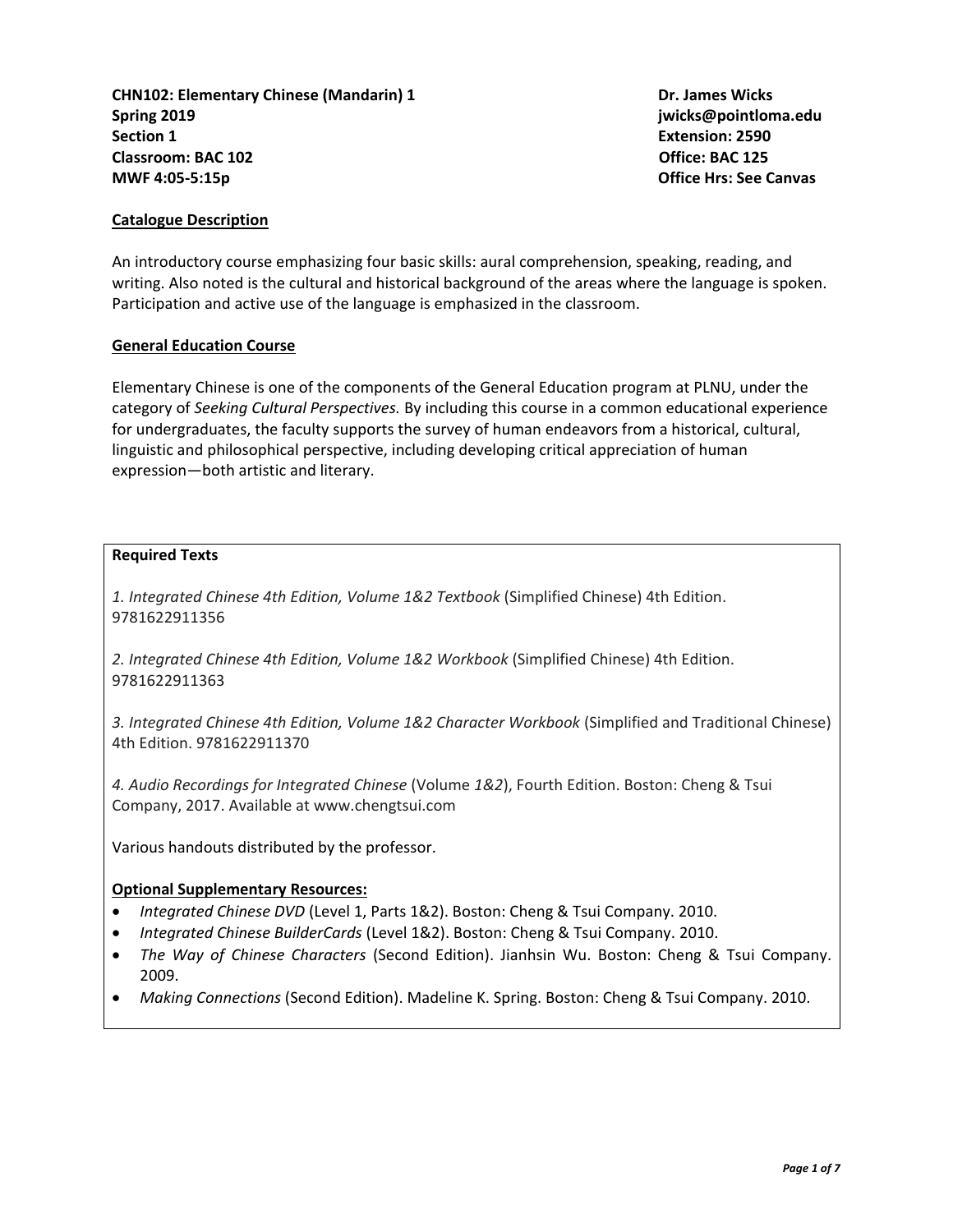# **General Education Learning Outcomes (GELOs)**

# **Learning: Informed by our Faith in Christ**

*Students will:*

- Demonstrate effective written and oral communication skills, both as individuals and in groups;
- Use quantitative analysis, qualitative analysis, and logic skills to address questions and solve problems; and
- Demonstrate the effective and responsible use of information from a variety of sources.

### **Growing: In a Christ-Centered Faith Community**

*Students will:*

- Examine the complexity of systems in the light of the reconciling work of God in Christ; and
- Demonstrate a respect for the relationships within and across diverse communities.

### **Serving: In a Context of Christian Faith**

*Students will:*

 Engage in acts of devotion and works of mercy informed by the Christian scriptures and tradition, rooted in local congregations, and expressed as love of God and neighbor.

### **Course Learning Outcomes**

#### *Students will be able to:*

1. Speak Chinese at a year 1 level using basic formulaic and memorized materials within the student's own experience.

2. Comprehend basic connected discourse that uses vocabulary and grammar within the student's own experience.

3. Write discrete sentences as well as simple connected paragraphs using memorized vocabulary and grammar structures.

4. Read cultural readings that employ familiar vocabulary as well as learned grammatical structures.

5. Demonstrate comprehension of basic cultural mores and patterns of living of the target cultures studied.

Students will gain listening, speaking, reading and writing skills in standard (Mandarin) Chinese, attaining approximately the Novice High level on the ACTFL proficiency scale. Specifically, students will be able to achieve the following:

- *Listening* Understand short, fixed utterances and some sentence-length utterances, especially where context supports understanding and speech is clear. Students will also be able to comprehend limited vocabulary and some simple questions and statements about family members, age, address, time, locations, interests, needs and daily activities.
- *Speaking* Make short statements and ask simple questions, primarily by relying on memorized utterances but occasionally by recombining familiar phrases and fragments. Vocabulary centers on areas such as common objects, places, daily activities, hobbies, etc.
- *Reading* Identify a limited number of character components and high-frequency characters in areas of immediate need. Students will be able to read typical messages for instructional and directional purposes, such as prices in stores, times and dates on schedules, and simple directions.
- *Writing* Write fixed expressions and short statements. Vocabulary centers on areas such as common objects, places, daily activities, hobbies, etc. Students will also be able to write names,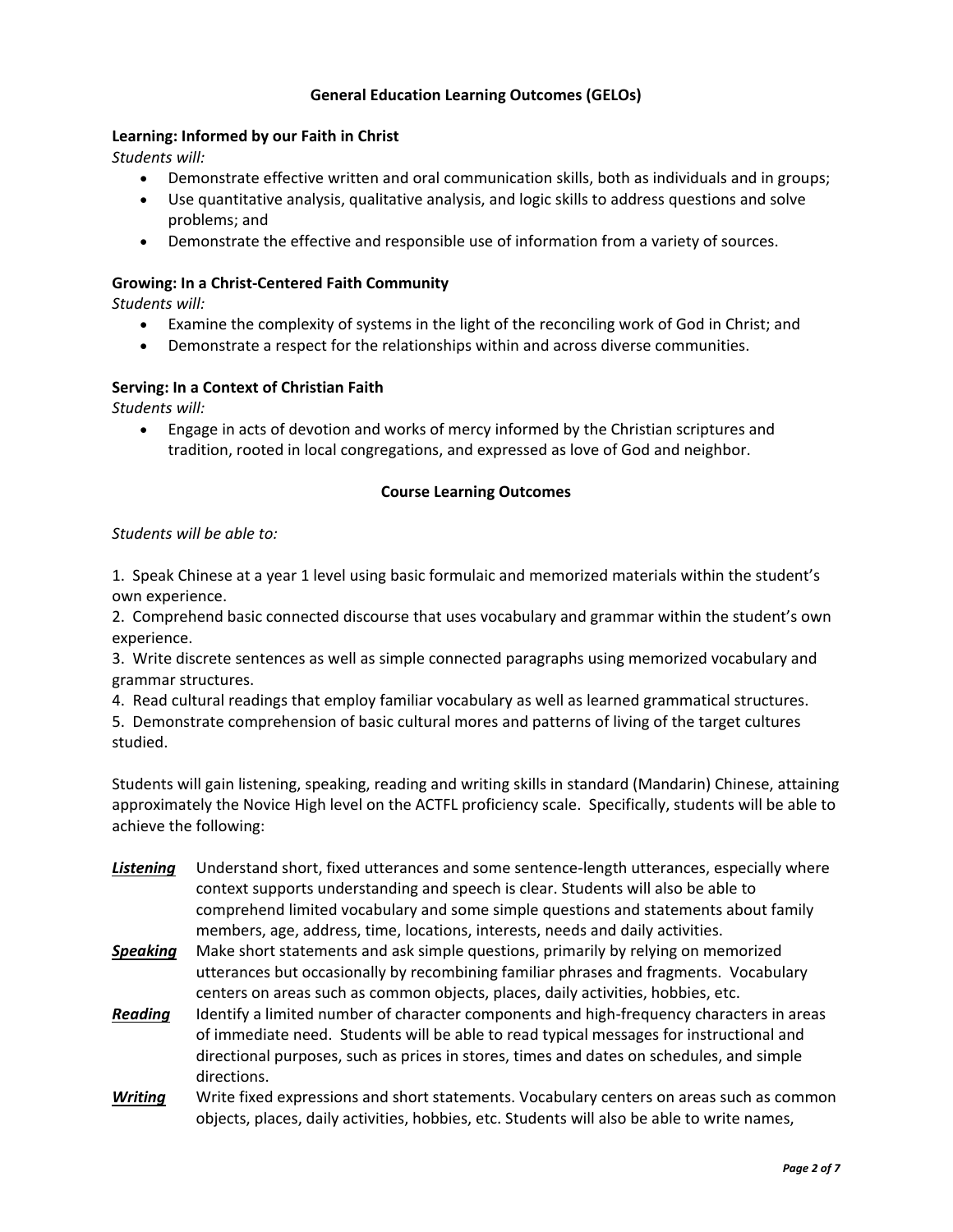numbers, dates, their own nationality, and other simple autobiographical information as well as some short phrases.

# **PLNU Mission: To Teach ~ To Shape ~ To Send**

Point Loma Nazarene University exists to provide higher education in a vital Christian community where minds are engaged and challenged, character is modeled and formed, and service becomes an expression of faith. Being of Wesleyan heritage, we aspire to be a learning community where grace is foundational, truth is pursued, and holiness is a way of life.

## **Course Policies and Requirements**

**Attendance:** *Attendance is required. Missing class for other than medical emergencies or excused absences will affect your grade, as per the University Catalog.* Regular and punctual attendance at all classes is considered essential to optimum academic achievement. If the student is absent from more than 10 percent of class meetings, the faculty member has the option of filing a written report which may result in de-enrollment. If the absences exceed 20 percent, the student may be de-enrolled without notice. If the date of de-enrollment is past the last date to withdraw from a class, the student will be assigned a grade of W or WF consistent with university policy in the grading section of the catalog. See [Academic Policies](http://catalog.pointloma.edu/content.php?catoid=24&navoid=1581) in the (undergrad/graduate as appropriate) academic catalog.

**Class Preparation:** All assignments must be completed prior to the assigned due date and time. Some assignments will be discussed in class while others will be completed individually but not discussed.

Maintaining the sequence and pacing of the curriculum is important as it has been purposely designed for meaningful comprehension. By not following the intended curriculum, you may not allow yourself adequate opportunity to focus on all areas of the material. Students are expected to listen to the audio recordings and practice speaking and writing characters on a regular basis. No language can be acquired overnight; the best way to build up Chinese language proficiency is gradually, through frequent interaction with the course material.

**Class Participation:** *Regular* contributions to class discussion are expected, including but not restricted to discussions of readings, related experiential exercises, and open dialogue. Despite the size of the class, I want everyone to feel compelled to share their thoughts on assigned readings. Enthusiastic and responsible participation in assigned group projects (in-class and outside of class) is expected of all.

**Late Paper and Paper Submission Policy:** Hand in your assignment by the time class begins on the day the assignment is due. Scores on work submitted after class starts, due to student tardiness, will be deducted by one letter grade. Unless pre-arranged, students must attend the entire class session on days homework is due in order to receive credit on their assignments.

**E-Mail:** Please use e-mail for simple, logistical questions or clarifications. Write: "CHN101" in the subject line. Allow 24 hours/ 1 business day (M-F, 8am to 5pm) for a reply.

**Cell phones and computers:** may be used for classroom related activities only.

**Public Discourse:** Much of the work we will do in this class is cooperative, by nature of the class discussions and general feedback given to written work and/projects; thus you should think of all your writing and speaking for and in class as public, not private, discourse. By continuing in this class, you acknowledge that your work will be viewed by others in the class.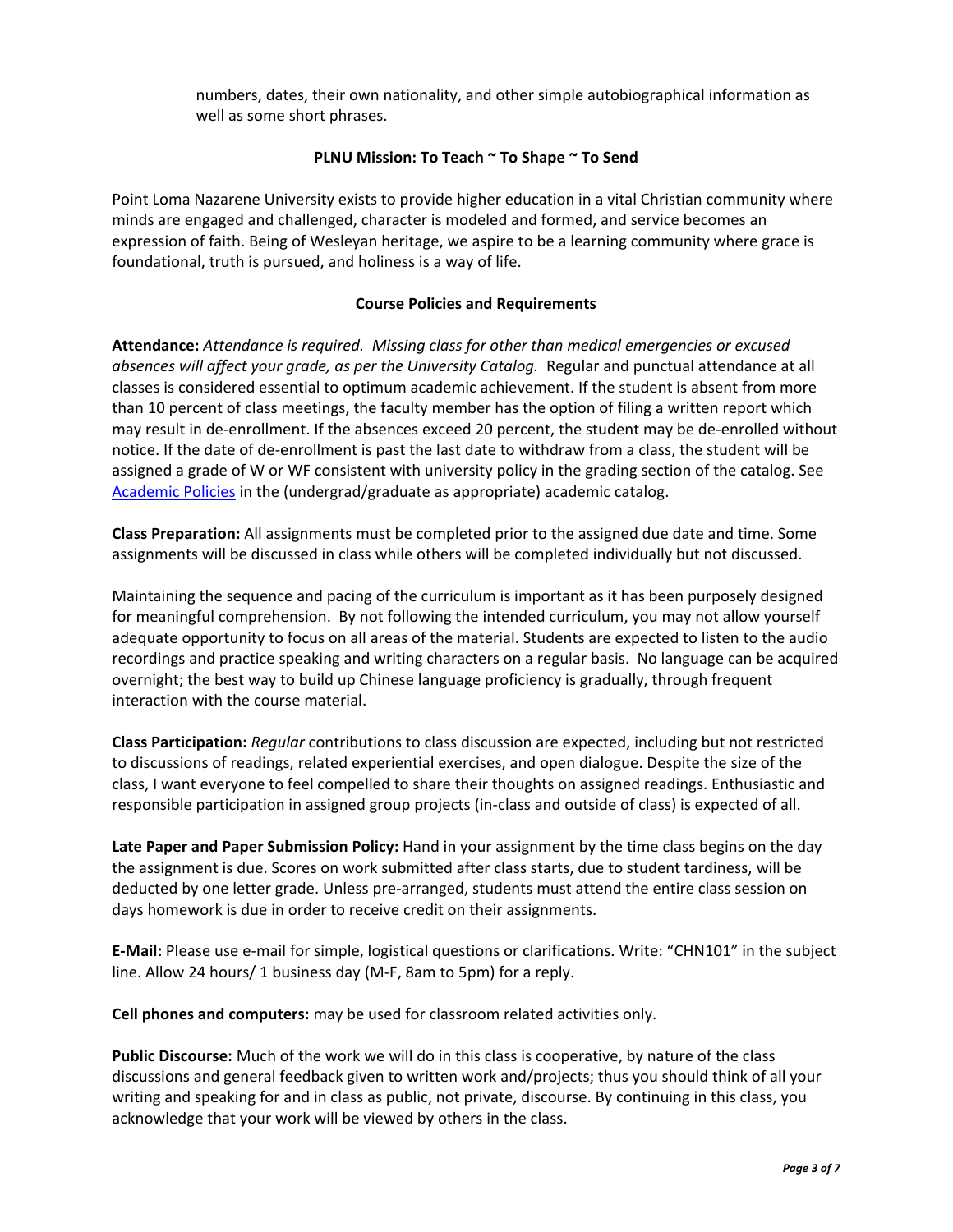**Inclusive Language:** *Because the Literature, Journalism, and Modern Language department recognizes the power of language, all public language used in this course, including written and spoken discourse, will be inclusive. This standard is outlined by all major academic style guides, including MLA, APA, and Chicago, and is the norm in university-level work.* These academic style guides provide background information and good examples of how to maintain non-sexist language use in your writing.

**Academic Honesty/ Policy on Plagiarism**: Students should demonstrate academic honesty by doing original work and by giving appropriate credit to the ideas of others. As explained in the university catalog, academic dishonesty is the act of presenting information, ideas, and/or concepts as one's own when in reality they are the results of another person's creativity and effort. Violations of university academic honesty include cheating, plagiarism, falsification, aiding the academic dishonesty of others, or malicious misuse of university resources. A faculty member who believes a situation involving academic dishonesty has been detected may assign a failing grade for a) that particular assignment or examination, and/or b) the course following the procedure in the university catalog. Students may appeal also using the procedure in the university catalog. See [Academic Policies](http://catalog.pointloma.edu/content.php?catoid=24&navoid=1581#Academic_Honesty) for further information.

**Academic Accommodations:** While all students are expected to meet the minimum academic standards for completion of this course as established by the instructor, students with disabilities may request academic accommodations. At Point Loma Nazarene University, students must request that academic accommodations by filing documentation with the [Disability Resource Center](http://www.pointloma.edu/experience/offices/administrative-offices/academic-advising-office/disability-resource-center) (DRC), located in the Bond Academic Center. Once the student files documentation, the Disability Resource Center will contact the student's instructors and provide written recommendations for reasonable and appropriate accommodations to meet the individual needs of the student. See [Academic Policies](http://catalog.pointloma.edu/content.php?catoid=24&navoid=1581) in the (undergrad/graduate as appropriate) academic catalog.

**Final Examination:** *The published time for the final examination is one of the considerations when enrolling for a course. Students are expected to arrange their personal affairs to fit the examination schedule.* Successful completion of this class requires taking the final examination on its scheduled day. No requests for early examinations or alternative days will be approved.

**FERPA Policy:** In compliance with federal law, neither PLNU student ID nor social security number should be used in publicly posted grades or returned sets of assignments without student written permission. Also in compliance with FERPA, you will be the only person given information about your progress in this class unless you have designated others to receive it in the "Information Release" section of the student portal. See [Academic Policies](http://catalog.pointloma.edu/content.php?catoid=24&navoid=1581) in the (undergrad/ graduate as appropriate) academic catalog.

**PLNU Copyright Policy:** Point Loma Nazarene University, as a non-profit educational institution, is entitled by law to use materials protected by the US Copyright Act for classroom education. Any use of those materials outside the class may violate the law.

#### **Grading Scale**

| 94-100 A | 78-79 C+   |    |
|----------|------------|----|
| 90-93 A- | 74-77 C    |    |
| 88-89 B+ | $70-73$ C- |    |
| 84-87 B  | 60-69 D    |    |
| 80-83 B- | $0 - 59$   | -F |
|          |            |    |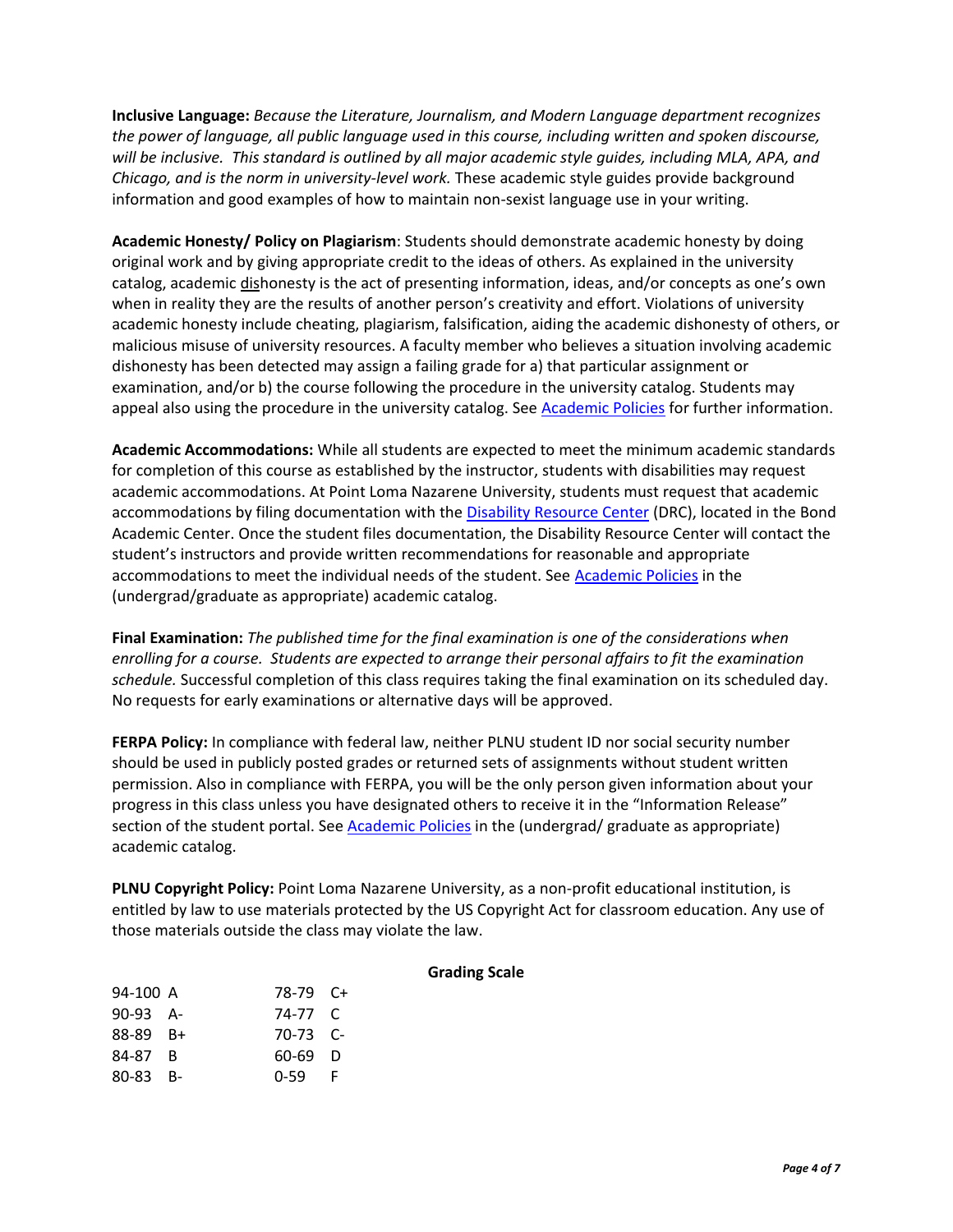# **Grading and Assignments**

- 10% Attendance and Class Participation
- 30% Homework and Assignments
- 30% Quizzes (require attendance of entire class in order to be graded)
- 10% Tests
- 20% Midterm Exam

#### **Class Participation Note:**

Arrive to class on time; use smart phones and laptops for classroom use, complete unannounced assignments; work with peers in small groups; ask and respond to questions in class; pay attention to presentations, lectures, and films; take notes; attend the entire class.

Regarding the requirement that students use smart phones and laptops for classroom use, please note failure to comply will result in a "0" for the total class participation score.

### **Course Schedule** *Subject to Change*

| List of Abbreviations:         |                                  |  |  |  |
|--------------------------------|----------------------------------|--|--|--|
| <b>AU:</b> Audio recordings    | <b>RC: Reading Comprehension</b> |  |  |  |
| <b>CWB: Character Workbook</b> | <b>TB: Textbook</b>              |  |  |  |
| D: Dialogue                    | Q: Quiz                          |  |  |  |
| G: Grammar                     | V: Vocabulary                    |  |  |  |
| <b>L</b> : Lesson              | WB: Workbook                     |  |  |  |
| <b>R</b> : Review              |                                  |  |  |  |

| <b>Date</b> | <b>Class Activities</b>                | <b>Homework Due</b>         | <b>Preparation</b>    |
|-------------|----------------------------------------|-----------------------------|-----------------------|
| 1/8         | Course Introduction/ Continue Lesson 7 |                             |                       |
| 1/9         | R: L7 D1                               | <b>WB: L7 D1</b>            | <b>TB: L7 D2</b>      |
|             | L7 D2 V (Intro)                        |                             | <b>AU: L7 D1</b>      |
| 1/11        | L7 D2 (Intro)                          | CWB: L7 D2                  | <b>TB L7 D2</b>       |
|             | L7 D2 Characters                       |                             | <b>AU: L7 D2</b>      |
|             | L7 G7-9                                |                             |                       |
| 1/14        | Q: L7 D2 V                             | <b>WB: L7 D2</b>            | <b>AU: L7 D2</b>      |
|             | R: L7                                  |                             |                       |
|             | Speaking & Reading Exercises           |                             |                       |
| 1/16        | Lesson 7 Review Day                    | Write L7 Vocab. words twice |                       |
| 1/18        | L8 Diary Entry (Intro)                 | CWB: L8 Diary Entry         | TB: L8 Diary Entry    |
|             | L8 Diary Entry Characters              |                             | AU: L8 Diary Entry    |
|             | $L8$ G1-7                              |                             |                       |
| 1/21        | MLK Day (no classes)                   |                             |                       |
| 1/23        | Q: L8 Diary Entry V                    | <b>WB: L8 Diary Entry</b>   | TB: L8 Diary Entry    |
|             | R: L8 Diary Entry                      |                             | AU: L8 Diary Entry    |
|             | L8 Letter V (Intro)                    |                             |                       |
| 1/25        | L8 Letter (Intro)                      | CWB: L8 Letter              | TB: L8 Letter         |
|             | L8 Letter Characters                   |                             | <b>JAU: L8 Letter</b> |
|             | L8 G8-10                               |                             |                       |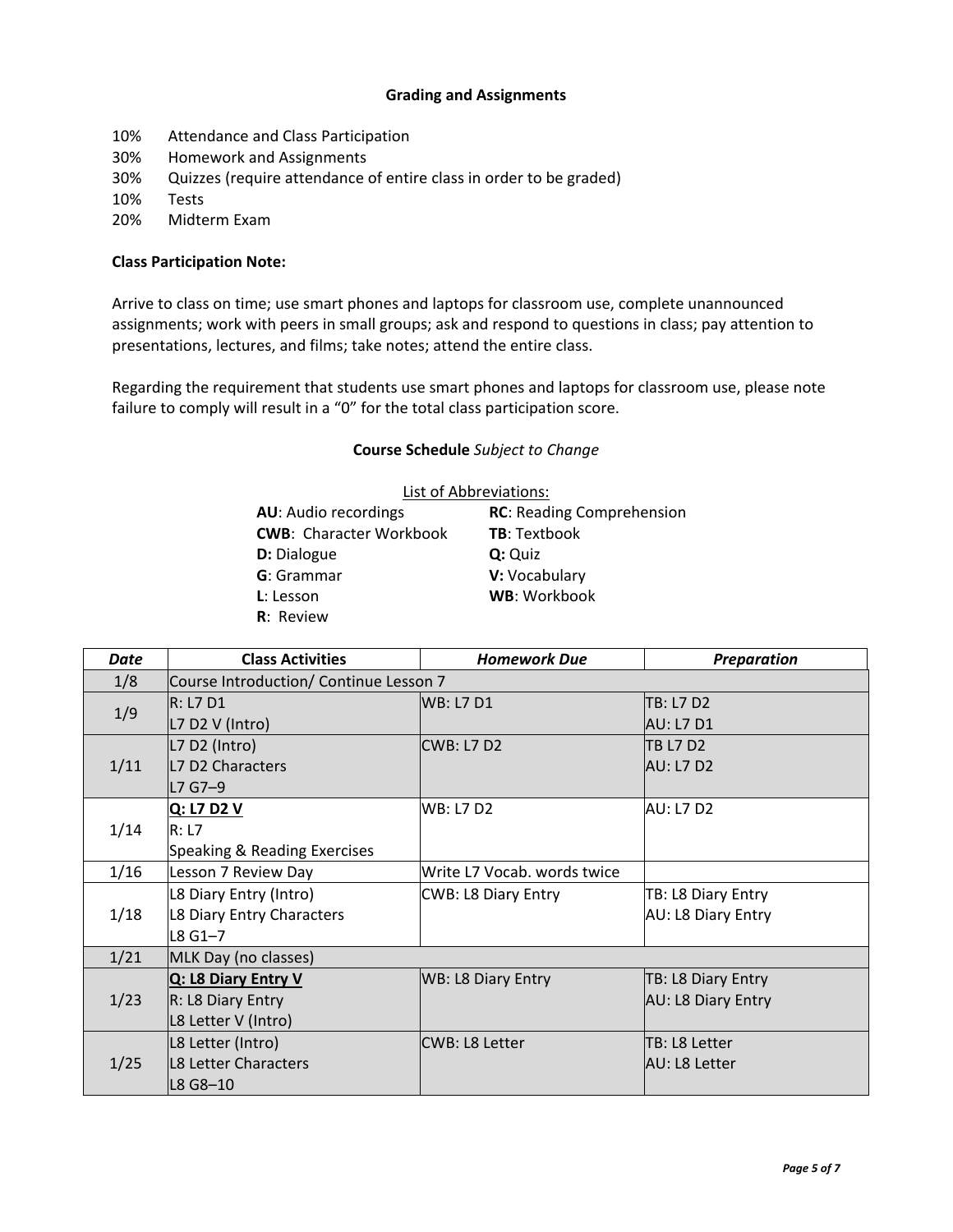|      | Q: L8 Letter V                     | WB: L8 Letter                  | AU: L8 Letter     |
|------|------------------------------------|--------------------------------|-------------------|
| 1/28 | R: L8                              |                                |                   |
|      | Speaking and Reading Exercises     |                                |                   |
| 1/30 | L7 & L8: Test / Review             |                                |                   |
| 2/1  | L9 D1 (Intro)                      | CWB: L9 D1                     | TB: L9 D1         |
|      | L9 D1 Characters                   |                                | <b>AU: L9 D1</b>  |
|      | $L9G1-5$                           |                                |                   |
|      | Q: L9 D1 V                         | <b>WB: L9 D1</b>               | TB: L9 D2         |
| 2/4  | <b>R: L9 D1</b>                    |                                | <b>AU: L9 D1</b>  |
|      | L9 D2 V (Intro)                    |                                |                   |
|      | L9 D2 (Intro)                      | <b>CWB: L9 D2</b>              | <b>TB: L9 D2</b>  |
| 2/6  | L9 D2 Characters                   |                                | <b>AU: L9 D2</b>  |
|      | $L9G6 - 7$                         |                                |                   |
|      | R: L9                              | <b>WB: L9 D2</b>               | <b>AU: L9 D2</b>  |
| 2/8  | Speaking and Reading Exercises     |                                |                   |
|      | Q: L9 D2 V                         |                                | <b>AU: L9 D2</b>  |
| 2/11 | R: L9 Speaking & Reading Exercises |                                |                   |
| 2/13 | L9 Test / Review                   | Write L9 Vocab. words twice    |                   |
|      | L10 Dialogue (Intro)               | CWB: L10 Dialogue              | TB: L10 Dialogue  |
| 2/15 | L10 Dialogue Characters            |                                | AU: L10 Dialogue  |
|      | $L10G1 - 4$                        |                                |                   |
|      | Q: L10 Dialogue V                  | WB: L10 Dialogue               | TB L10 Email      |
| 2/18 | R: L10 Dialogue                    |                                | AU: L10 Dialogue  |
|      | L10 Email V (Intro)                |                                |                   |
|      | L10 Email (Intro)                  | CWB: L10 Email                 | TB: L10 Email     |
| 2/20 | <b>L10 Email Characters</b>        |                                | AU: L10 Email     |
|      | L10 G5-6                           |                                |                   |
| 2/22 | Q: L10 Email V, R: L1              | WB: L10 Email                  | TB: L10 Email     |
|      | <b>Speaking Exercises</b>          |                                | AU: L10 Email     |
| 2/25 | Workshop/Review                    |                                |                   |
| 2/27 | Lesson 1-10 Midterm Exam           |                                |                   |
| 3/1  | L11 D1 Characters                  | <b>CWB: L11 D1</b>             | TB: L11 D1        |
|      | L11 G1-4                           |                                | CD: L11 D1        |
|      |                                    |                                |                   |
|      |                                    | <b>Spring Break, March 4-8</b> |                   |
|      |                                    |                                |                   |
|      | Q: L11 D1 V                        | <b>WB: L11 D1</b>              | TB: L11 D2        |
| 3/11 | R: L11 D1                          |                                | <b>CD: L11 D2</b> |
|      | L11 D2 V (Intro)                   |                                |                   |
| 3/13 | L11 D2 (Intro)                     | <b>CWB: L11 D2</b>             |                   |
|      | L11 D2 Characters                  |                                | TB: L11 D2        |
|      | L11 G5-6                           |                                | <b>CD: L11 D2</b> |
| 3/15 | Q: L11 D2 V                        | <b>WB: L11 D2</b>              | TB: L11 D1 & D2   |
|      | R: L11                             |                                | CD: L11 D1 & D2   |
|      | Speaking & Reading Exercises       |                                |                   |
| 3/18 | Q: L12 D1 V Multiple Choice Quiz   | <b>CWB: L12 D1</b>             | TB: L12 D1        |
|      | L12 D1 (Intro)                     |                                | CD: L12 D1        |
|      | L12 D1 Characters                  |                                |                   |
|      | L12 G1-5                           |                                |                   |
|      |                                    |                                |                   |